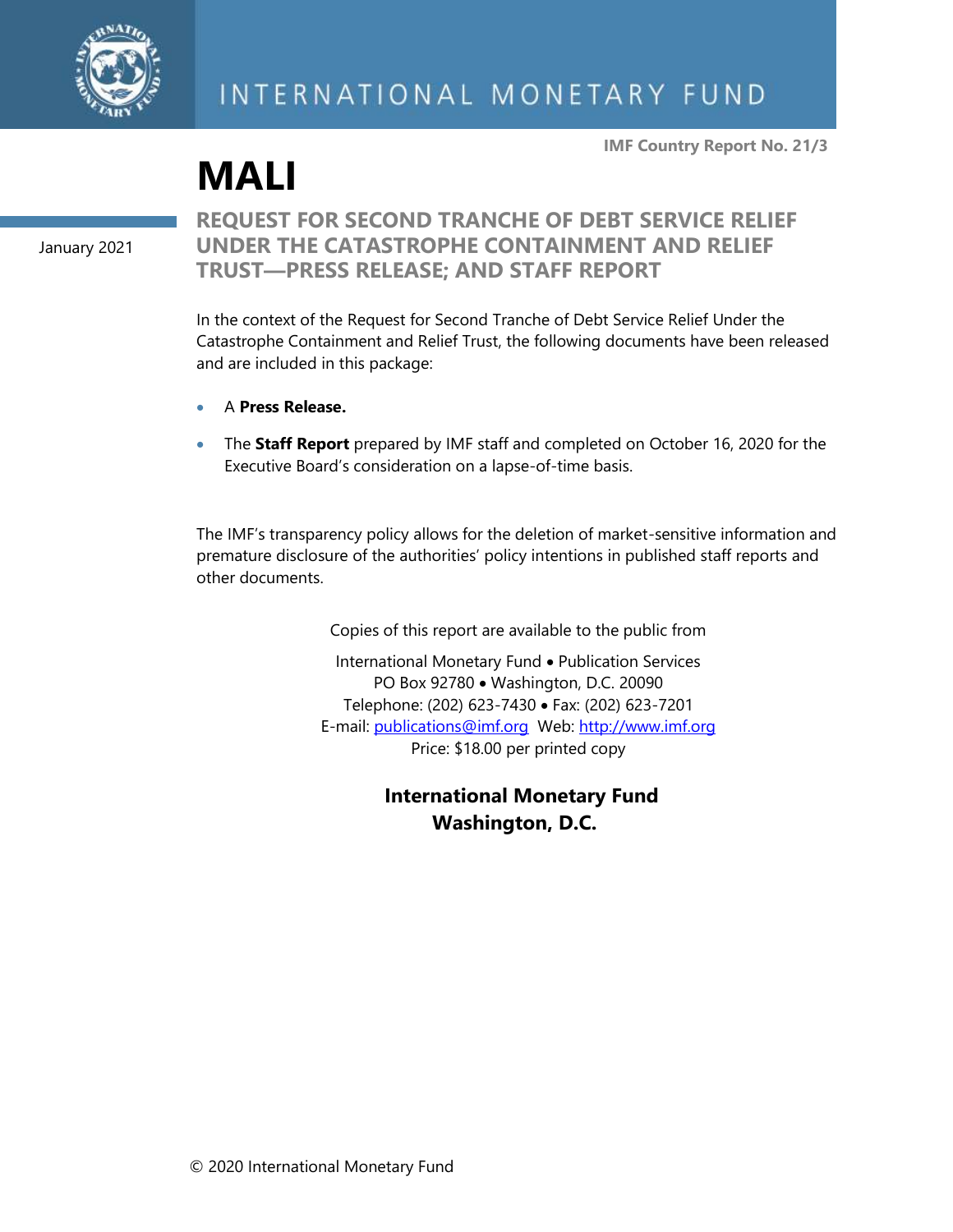

## **IMF Executive Board Extends Immediate Debt Service Relief for Mali for Another Six Months**

#### **FOR IMMEDIATE RELEASE**

- *On October 30, 2020, the Executive Board of the International Monetary Fund (IMF) approved a second six-month tranche of debt service relief for Mali under the [Catastrophe](https://www.imf.org/en/Publications/Policy-Papers/Issues/2020/10/06/Catastrophe-Containment-and-Relief-Trust-Second-Tranche-Of-Debt-Service-Relief-In-The-49810)  [Containment and Relief Trust \(CCRT\)](https://www.imf.org/en/Publications/Policy-Papers/Issues/2020/10/06/Catastrophe-Containment-and-Relief-Trust-Second-Tranche-Of-Debt-Service-Relief-In-The-49810) without a meeting.*
- *The relief on debt service will free up scarce financial resources to continue strengthening the country's medical care capacity and addressing the social and economic fallout from the COVID-19 pandemic.*

**Washington, DC – October 30, 2020:** On October 30, 2020, the Executive Board of the International Monetary Fund (IMF) approved a second six-month tranche of debt service relief for Mali under the [Catastrophe Containment and Relief Trust \(CCRT\)](https://www.imf.org/en/Publications/Policy-Papers/Issues/2020/10/06/Catastrophe-Containment-and-Relief-Trust-Second-Tranche-Of-Debt-Service-Relief-In-The-49810) without a meeting. This approval follows the first six-month tranche (April 14 – October 13, 2020) approved on April 13, 2020 [\(see Press Release No. 20/151\),](https://www.imf.org/en/News/Articles/2020/04/13/pr20151-imf-executive-board-approves-immediate-debt-relief-for-25-countries) and enables the disbursement of grants from the CCRT for payment of eligible debt service falling due to the IMF from October 14, 2020 to April 13, 2021, estimated at SDR 7.50 million (about US\$10.59 million). The relief on debt service will free up scarce financial resources to continue strengthening the country's medical care capacity and addressing the social and economic fallout from the COVID-19 pandemic.

This approval completes an earlier list of 28 low-income countries that benefited, on October 2, 2020, from the second six-month tranche of debt service relief under the CCRT [\(see Press](https://www.imf.org/en/News/Articles/2020/10/02/pr20304-imf-executive-board-extends-immediate-debt-service-relief-28-eligible-lics-six-months)  [Release No. 20/304\).](https://www.imf.org/en/News/Articles/2020/10/02/pr20304-imf-executive-board-extends-immediate-debt-service-relief-28-eligible-lics-six-months) The approval for Mali was delayed because of the coup d'état on August 18, 2020 and the time needed to form the transition government.

#### *More information*

IMF Lending Tracker (emergency financing request approved by the IMF Executive Board) <https://www.imf.org/en/Topics/imf-and-covid19/COVID-Lending-Tracker>

IMF Executive Board calendar <https://www.imf.org/external/NP/SEC/bc/eng/index.aspx>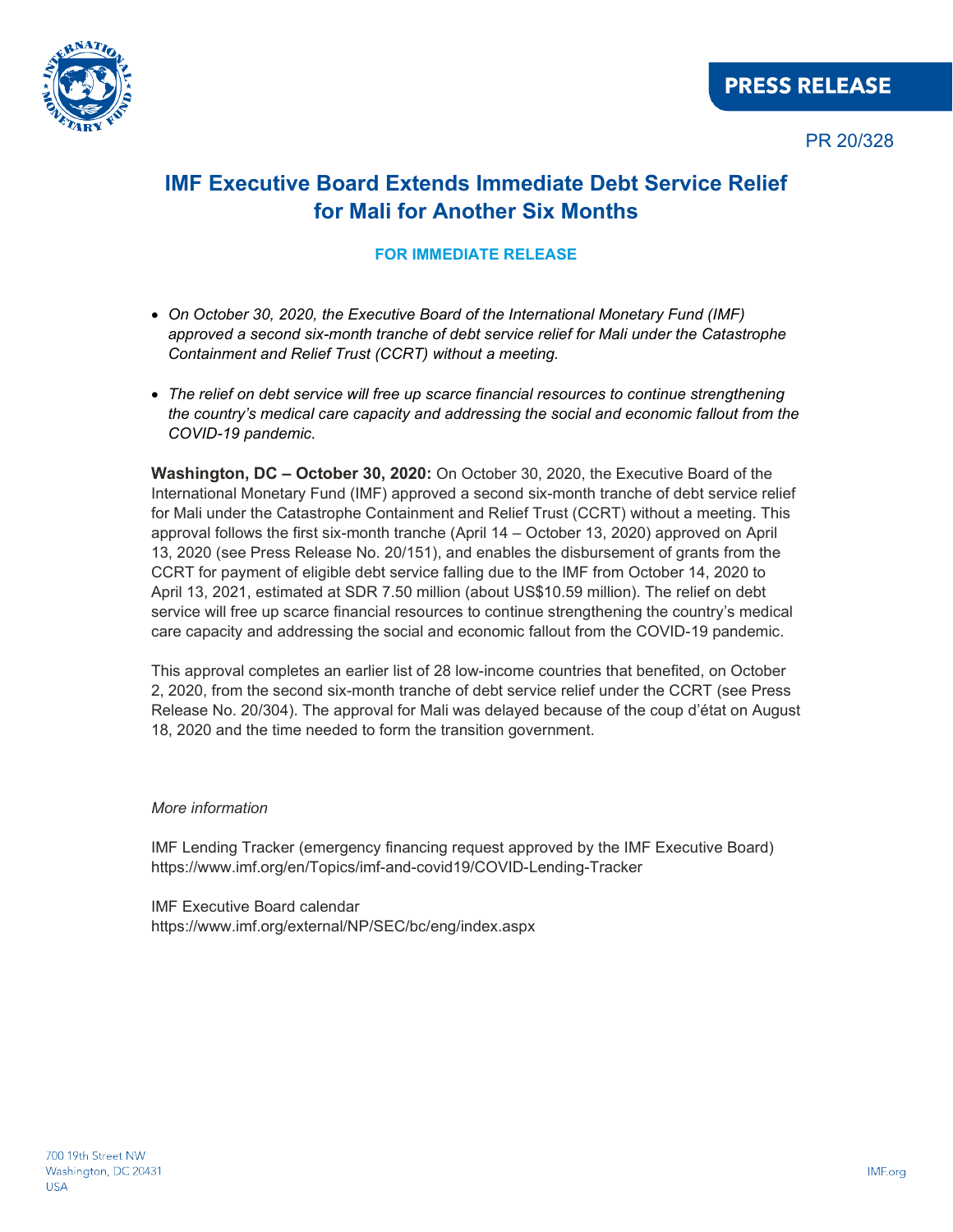

# **MALI**

October 16, 2020

**REQUEST FOR SECOND TRANCHE OF DEBT SERVICE RELIEF UNDER THE CATASTROPHE CONTAINMENT AND RELIEF TRUST** 

Approved By **Annalisa Fedelino (AFR) and Bjoern Rother (SPR)** Prepared by the African Department

## **CONTENTS**

| <b>UPDATE FOR CCRT DEBT RELIEF</b>                     |  |
|--------------------------------------------------------|--|
| <b>TABLE</b>                                           |  |
| 1. Selected Economic and Financial Indicators, 2017–25 |  |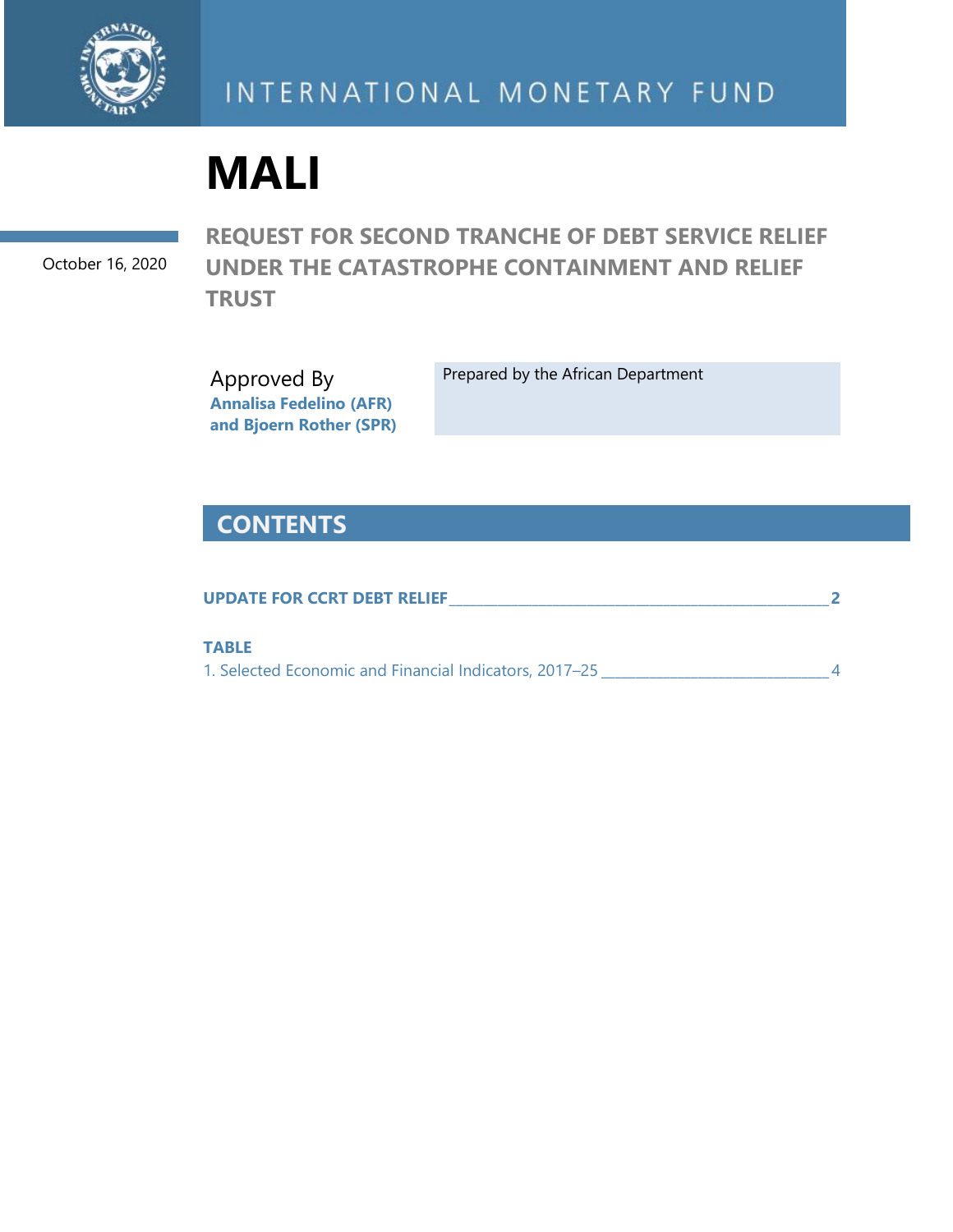# **UPDATE FOR CCRT DEBT RELIEF**

**1. Recent Economic Developments.** The COVID-19 pandemic and the August 2020 coup d'état have disrupted more than half a decade of strong economic performance, during which growth averaged 5 percent.<sup>1</sup> Growth is projected to decline from 5 percent to -2 percent in 2020 both on account of the pandemic (reflecting a slowdown in external demand, travel, and FDI, as well as the impact of uncertainty and reduced mobility on domestic demand) and of post-coup disruptions in trade, transport, economic and financial flows following the sanctions imposed by the Economic Community of West African States (ECOWAS). Inflation accelerated slightly in recent months but is expected to remain below 2 percent, while the current account deficit is projected to narrow due to higher gold prices (main export) and lower oil prices (main import). Risks around the outlook are exceptionally high in light of the uncertainty surrounding the political transition, the impact of the sanctions on trade and overall activity, and continued deterioration in the security situation. Weak social safety nets amid high informality, food insecurity and a fragile healthcare system exacerbate challenges.

**2. Public health and macroeconomic policies**. The spread of the pandemic had decelerated sharply by mid-June but picked up again since mid-August as in several countries in the region, with

total confirmed cases standing at 3,296 as of October 12. Following the initial containment measures, the government introduced, in April 2020, a package of economic and social spending measures totaling about 2.3 percent of GDP, along with tax relief measures estimated in the revised budget at 0.6 percent of GDP. $2,3$  The package included an emergency health plan and purchase of medical supplies (0.6 percent of GDP), support to vulnerable households (1.2 percent of GDP), and support to firms (0.5 percent of GDP). The higher social and health spending, once fully executed, will increase priority spending in 2020 by 1½ percent of GDP. The policy package was supported by grants and concessional loans from international partners (about 0.2 percent and 1.8 percent of GDP,

| <b>COVID Related Fiscal Measures</b><br>(percent of GDP) |                     |                |        |  |  |  |  |  |  |
|----------------------------------------------------------|---------------------|----------------|--------|--|--|--|--|--|--|
|                                                          | FY 2020 projections | Change         |        |  |  |  |  |  |  |
|                                                          | Pre-Covid           | Current        |        |  |  |  |  |  |  |
| Priority expenditures                                    | 6.4                 | 7.9            | 1.5    |  |  |  |  |  |  |
| Health                                                   | 1.3                 | 15             | 0.2    |  |  |  |  |  |  |
| Education                                                | 3.7                 | 3.5            | $-0.2$ |  |  |  |  |  |  |
| Social                                                   | 0.5                 | 20             | 1.5    |  |  |  |  |  |  |
| Decentralization                                         | 0.2                 | 0.2            | 0.0    |  |  |  |  |  |  |
| Roads                                                    | 0.7                 | 0 R            | $-0.1$ |  |  |  |  |  |  |
| Other Covid-related spending                             | $\cdots$            | 2.3            | 2.3    |  |  |  |  |  |  |
| Covid prevention, containment and management             | .                   | 0.6            | 0.6    |  |  |  |  |  |  |
| Medical supplies and other costs                         |                     | 0.4            | 0.4    |  |  |  |  |  |  |
| World Bank project                                       | .                   | 02             | 0.2    |  |  |  |  |  |  |
| Transfers to households                                  | .                   | 12             | 1.2    |  |  |  |  |  |  |
| Special fund for vulnerable households                   |                     | 1 <sub>0</sub> | 1.0    |  |  |  |  |  |  |
| Food distribution                                        |                     | 0.1            | 0.1    |  |  |  |  |  |  |
| Utility bill support                                     | .                   | 0 <sub>1</sub> | 0.1    |  |  |  |  |  |  |
| Transfers to businesses, SOEs, government entities       | .                   | 0.5            | 0.5    |  |  |  |  |  |  |
| EDM (electricity) support                                | .                   | 0.2            | 0.2    |  |  |  |  |  |  |
| SOMAGEP (water) support                                  | .                   | 0 <sub>1</sub> | 0.1    |  |  |  |  |  |  |
| Support to private firms (quarantees)                    | .                   | 0.2            | 0.2    |  |  |  |  |  |  |
| Memorandum Items:                                        |                     |                |        |  |  |  |  |  |  |
| Total revenue                                            | 20.5                | 17.9           | $-2.6$ |  |  |  |  |  |  |
| Tax relief                                               | .                   | 0.6            | 0.6    |  |  |  |  |  |  |
| Source: Malian authorities and IMF staff estimates.      |                     |                |        |  |  |  |  |  |  |

<sup>1</sup> On August 18, 2020, the government of President Keita was overthrown in a coup d'état, and parliament was dissolved. Many Fund member countries have condemned the coup and called for a return to constitutional order, with ECOWAS and African Union suspending Mali from their decision-making bodies. ECOWAS had imposed a transport, economic and financial blockade on Mali, and government's accounts at the regional central bank have been frozen. Following the appointment of a civilian President and Prime Minister to lead the 18-month transition government and the restrictions imposed in the Transition Charter on the role of the military Vice-Presidency in the government, ECOWAS has lifted the sanctions and recognized the transition government on October 6. A 25-member government was appointed on October 5.

<sup>&</sup>lt;sup>2</sup> GDP ratios quoted in the text are based on the latest GDP projections.

<sup>&</sup>lt;sup>3</sup> A revised 2020 budget reflecting the COVID-related measures was submitted to Parliament in June 2020, but its approval has been delayed by the ongoing political turmoil.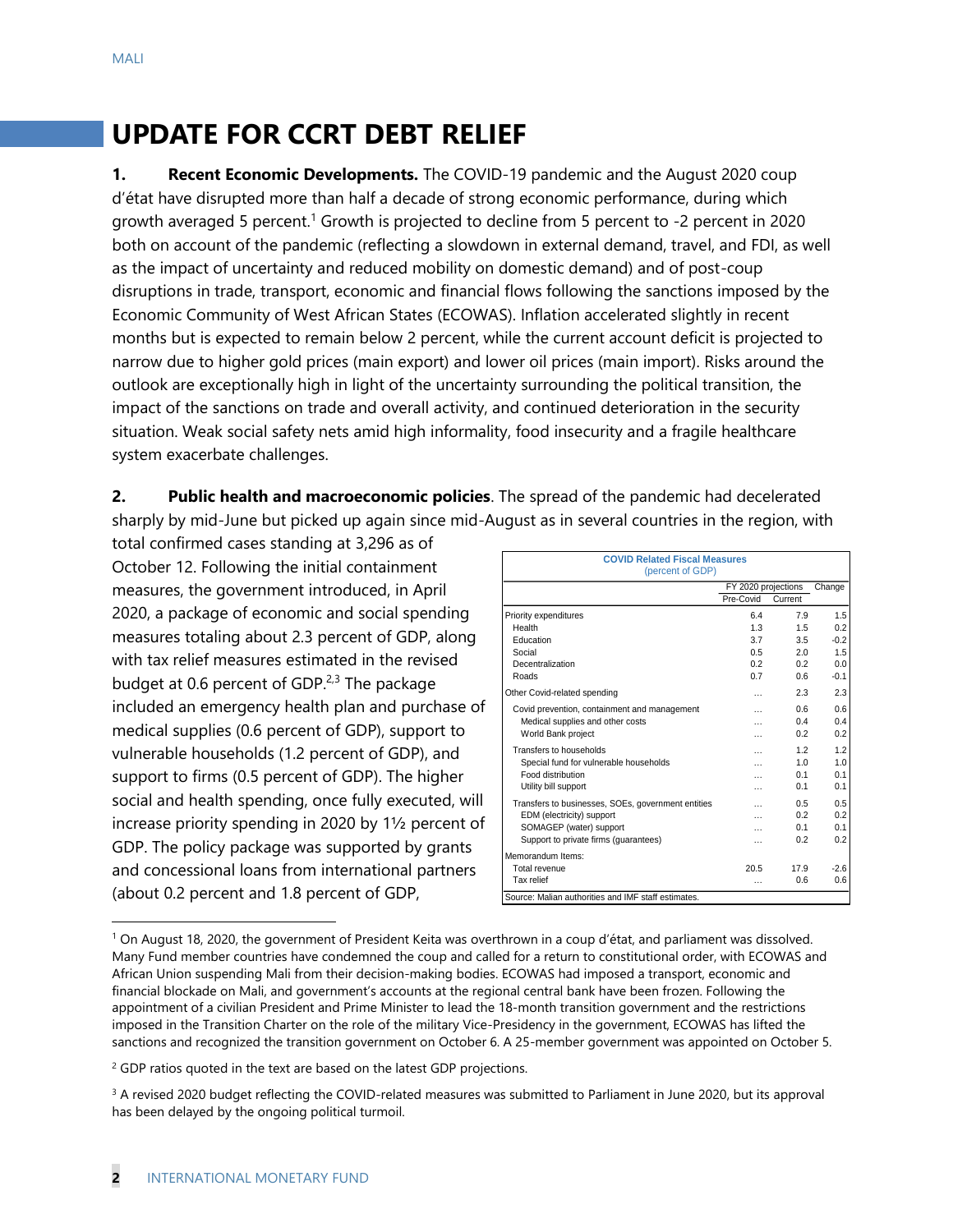MALI

respectively) and by the G20 Debt Service Suspension Initiative to defer debt service to Paris Club and other bilateral creditors during May-December 2020 (around 0.2 percent of GDP agreed, but only 0.05 percent of GDP in debt service effectively suspended so far). As of mid-September 2020, only a third of the planned COVID-19-related spending has been implemented, in part because the post-coup sanctions have cut the military authorities' access to government's Treasury Single Account at the regional central bank (BCEAO), hence no payments/expenditures could be made out of those accounts. Specifically: (i) support to electricity and water SOEs and the food distribution plans have been fully executed; (ii) COVID prevention and medical support spending registered 60 percent execution; while (iii) the execution of other COVID-related spending, including spending on vulnerable households, has not yet started. Monetary and financial policy measures to ease financing and lending conditions were taken by the BCEAO starting in March.

**3. Governance safeguards.** Under the IMF's RCF the authorities have committed to (i) the publication of quarterly COVID-19 related expenditure reports; (ii) publication of documentation on large public procurement contracts, together with ex-post validation of delivery along with the name of awarded companies and their beneficial owners; and (iii) commission an independent third party audit of this spending in about a year's time. The authorities have set up a committee dedicated to monitoring COVID-19 related expenses, chaired by the Secretary General of the Ministry of Economy and Finance and including representatives from the private sector and civil society. To help the authorities implement the RCF commitments on accountability and transparency of this spending and ensure that the use of funds collected to address the pandemic follows best PFM practices, the Fund's resident PFM advisor has been assisting the authorities in improving budget transparency and control. However, the August fall of the government, the limited execution of the economic support package, and the absence of a transition government for nearly two months, have delayed the publication of the agreed information on the execution of COVID spending. In light of the governance vulnerabilities in Mali, it will be critical for the newly formed transition government to implement the governance commitments in the spending of the COVID funds.

**4. IMF support status**. The three-year ECF arrangement— approved in August 2019 and with the first review completed in January 2020— has been on hold since March 2020, first at the authorities' request as they dealt with the pandemic and subsequently due to the coup. On April 30, 2020 the IMF approved a COVID-19 emergency support under the [Rapid Credit Facility i](https://www.imf.org/en/News/Articles/2020/04/30/pr20196-mali-imf-executive-board-approves-disbursement-to-mali-to-address-the-covid-19-pandemic)n the amount of SDR146.668 million (about US\$200.4 million, 78.6 percent of quota, 1.2 percent of GDP). This followed the [approval of debt service relief](https://www.imf.org/en/News/Articles/2020/04/16/pr20165-board-approves-immediate-debt-service-relief-for-25-eligible-low-income-countries) during April-October 2020 under the Catastrophe Containment Relief Trust (CCRT) of about SDR 7.3 million (about US\$10 million, 0.06 percent of GDP).

**5. Upcoming CCRT eligible debt service**. Mali has debt service of SDR 7.5 million (US\$10 million, about 0.06 percent of GDP) falling due during the 6-month interval from October 14, 2020 to April 13, 2021, the maximum period covered by the  $2<sup>nd</sup>$  tranche of debt service relief under the CCRT.

**6.** Staff assessment. While the planned fiscal policy response to the COVID crisis has been appropriate, the fiscal outlook and the prospects for seeing this policy response through remain